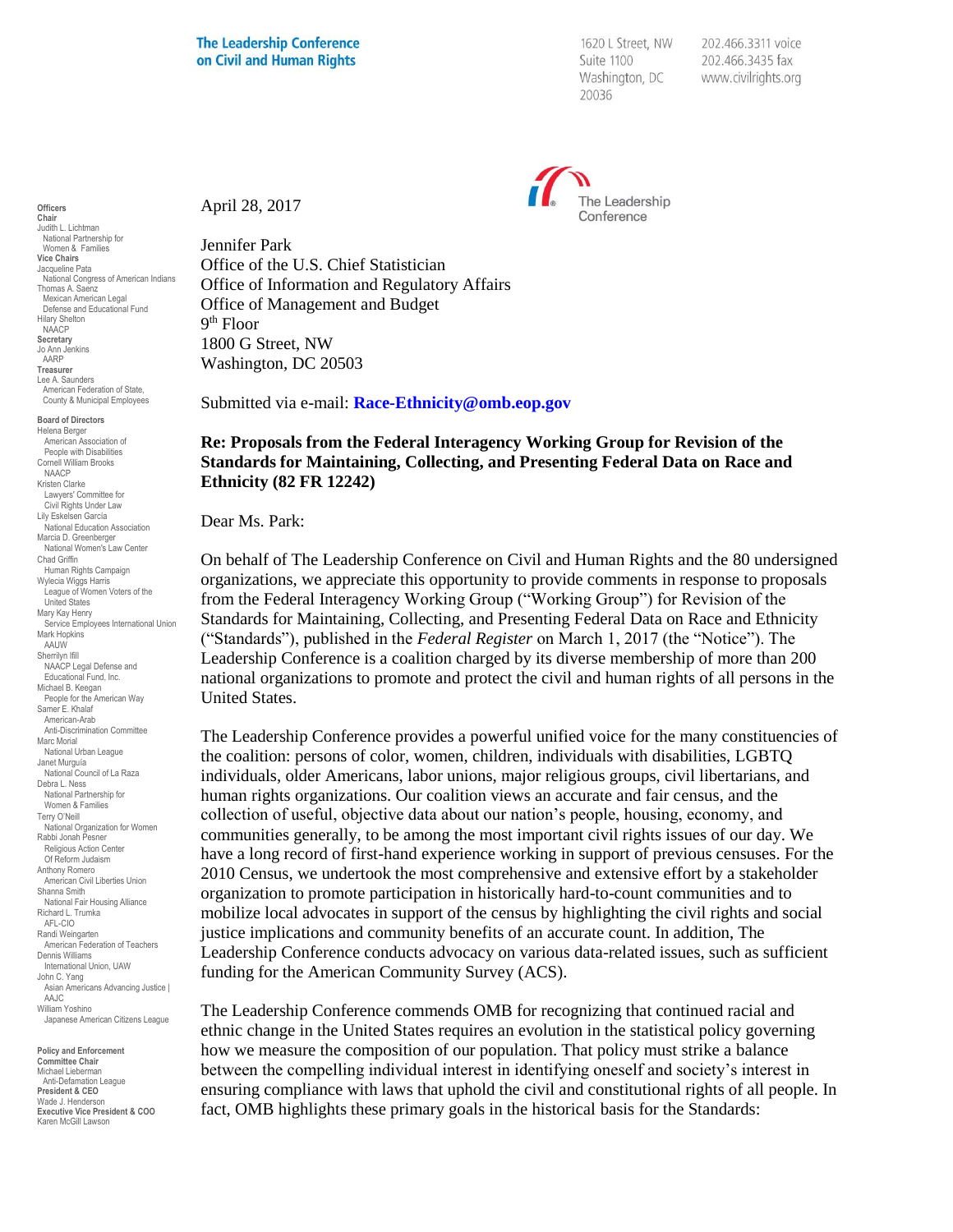April 28, 2017 Page 2 of 11



"Development of these Federal data standards stemmed in large measure from new responsibilities to enforce civil rights laws. Data were needed to monitor equal access to housing, education, employment opportunities, etc. for population groups that historically had experienced discrimination and differential treatment because of their race or ethnicity."<sup>i</sup>

Since the last significant revisions to the OMB Standards 20 years ago, data collection methods have evolved, offering respondents more options for providing race and national origin or ethnicity data. Notably, digital response platforms offer greater flexibility to federal agencies and federal grant recipients in eliciting detailed responses. It is important to maintain consistency, to the extent operationally feasible, in the choices offered respondents using different modes of participation, including Internet, telephone, and paper questionnaire. However, the Standards should recognize the promise of technological advances as more respondents move to on-line participation in surveys and censuses and survey staff use electronic devices to collect information, by setting high expectations for collecting and presenting richer data when newer collection methods allow for such improvements over traditional methods.

### **I. Issues for Comment in the** *Federal Register* **Notice ("Notice")**

As a coalition representing a broad, diverse set of communities, The Leadership Conference is best positioned to offer a civil rights perspective on themes that are common to the issues presented for comment in the *Federal Register* notice. We also offer feedback on proposals or issues for which there is consensus within the coalition, and suggest issues that we believe require further consideration and development by OMB.

As an overarching matter, we first address one prevalent theme in the Working Group interim report and OMB Notice: the "cost" of revising the Standards. While cost is a valid factor for OMB, as a steward of federal dollars, to consider, The Leadership Conference believes that the nation must have the tools necessary to uphold and advance constitutional guarantees of equal rights and effectively enforce those rights through relevant laws. The "cost" of discrimination in major social institutions such as the labor force, health care system, education, housing, and financial services — both to individuals who are denied equal access and opportunities and to society as a whole — is significant, long term and pervasive, and outweighs the cost to federal agencies of adapting their statistical practices to reflect the nation's demographic change and provide the tools for effective, rigorous administration of civil rights laws.

In addition, the availability of data that more accurately and comprehensively describes the population of diverse communities across the county will help policymakers at all levels of government make far more informed, and therefore fiscally prudent decisions, about how to spend limited public resources most effectively, to improve opportunities for all Americans in a way that strengthens our economy and social institutions as a whole. OMB can take steps to mitigate the burden of complying with new Standards by working with agencies to promote common, consistent data collection instruments and methods whenever practicable and setting reasonable timetables for compliance, taking into account the complexity and cost of various collection activities.

There also are cost savings associated with proposed changes to the Standards that are more easily quantifiable. For example, the Census Bureau's 2015 National Content Test (NCT) found significant decreases in reporting of Some Other Race (SOR), as well as in item nonresponse, when race and ethnicity data are collected through a combined question format, as compared to the separate question format favored in the current OMB Standards. The improved response patterns will reduce the costs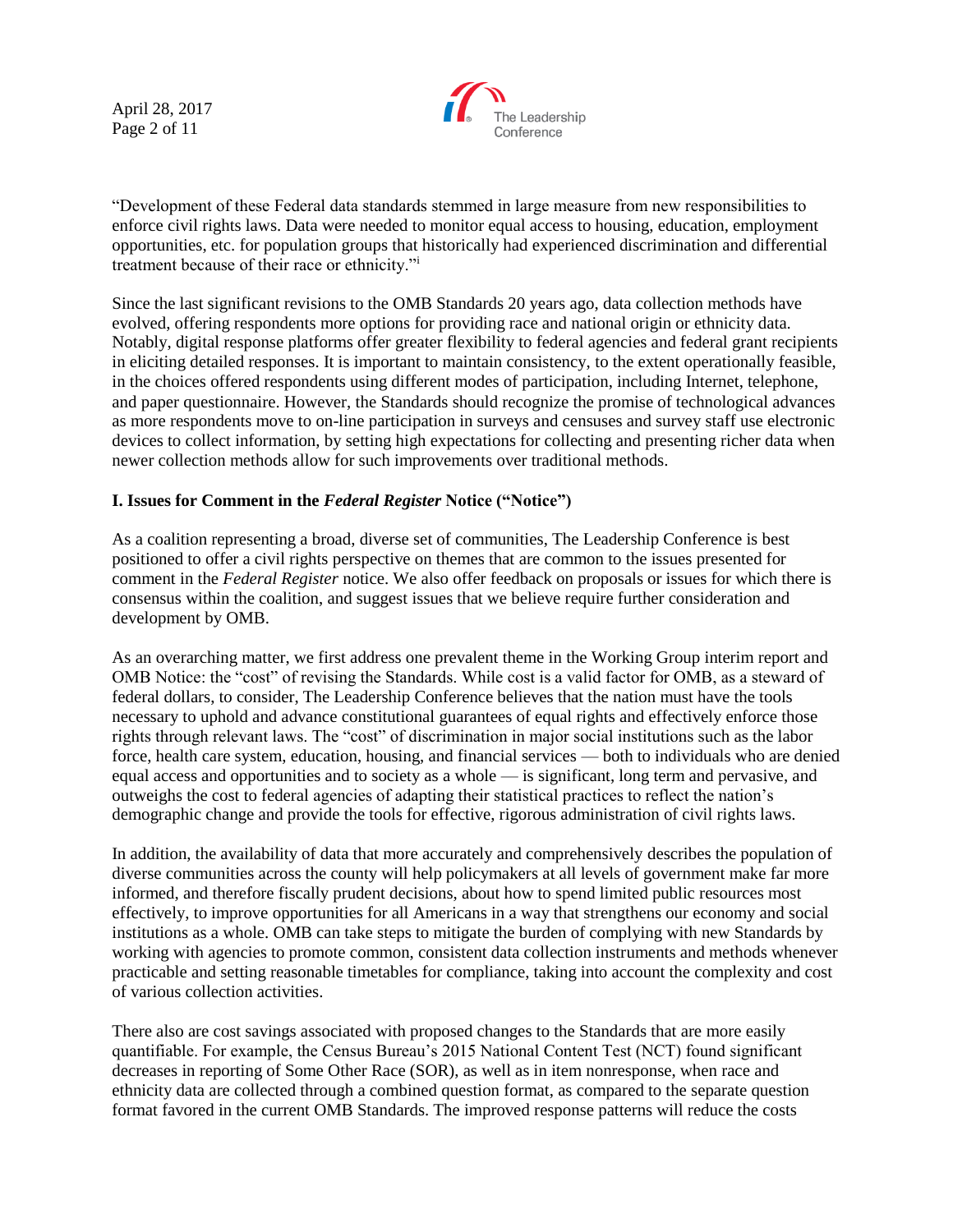April 28, 2017 Page 3 of 11



associated with reassigning SOR and missing responses to a distinct race category, while also mitigating broader costs, in policy terms, by improving data quality.

### A. **Questionnaire Format and Nonresponse**

1. *Separate versus combined question format*

The Leadership Conference supports revising the Standards to favor the collection of race and ethnicity data through a combined question format, instead of through separate questions for ethnicity and race, as long as such a format allows respondents to select more than one race and ethnicity, as well as more than one subgroup for each race and ethnicity. However, use of a combined question should not imply that there are no distinctions between race and ethnicity. The OMB Standards should maintain categories for race and ethnicity, while acknowledging that some respondents only identify with an ethnicity (that is, Hispanic and possibly MENA) and not with one of the distinct race categories. Furthermore, the Guidance accompanying the Standards should direct federal agencies to make clear to respondents that the categories offered reflect both races and ethnicities and that they can identify with as many of those categories as they wish. (The Census Bureau's research and testing of question wording and terminology associated with maximum, accurate responses in a combined questions should be illustrative for other agencies and organizations. We urge the Census Bureau to continue testing optimal wording and terminology for the 2020 Census and ACS.)

In our [comments](http://civilrightsdocs.info/pdf/policy/letters/2016/Comments-Race-Ethnicity-Standard_10-31-16.pdf) in response to the first *Federal Register* notice announcing OMB's intention to review the Standards and setting the scope of the review, The Leadership Conference noted that it was not able to support a preference for a combined question format without a full analysis of whether such an approach would yield data of comparable or better quality than data collected through separate questions for all race and ethnic groups and subgroups. We also expressed concern about the potential loss of race data through a combined question format. Since that time, the Census Bureau released a full analysis of the 2015 National Content Test (NCT) results.<sup>ii</sup> The analysis showed that a greater proportion of respondents identified with one or more distinct race or ethnicity categories in a combined question than in separate questions, as evidenced by a significant drop in Some Other Race reporting to about one percent, in a combined question with detailed checkboxes. Further, there were no statistically meaningful differences in reporting for the Black, Asian, and Native Hawaiian and Pacific Islander race categories in a combined question approach. As expected, reporting in the non-Hispanic White alone category dropped significantly with combined question formats, as compared to separate race and ethnicity questions. Similarly, more than 70 percent of respondents identifying as Hispanics in a combined question format did not select another major race or ethnicity (i.e. MENA) category, suggesting that a significant segment of the Hispanic population identifies primarily with this designation. We emphasize again, however, that data collection instruments should make clear that respondents might identify with and select more than one category when reporting their race and/or ethnicity.

We also believe that federal agencies should use consistent methods of data collection to the fullest extent possible. In its interim report, the Working Group expressed concern about the ability of some agencies to transition from a separate to combined question format, especially if the agencies routinely rely on administrative records to generate race and ethnicity statistics. The Working Group suggests that the Standards conceivably could allow a variety of approaches to collecting the data, so that not all agencies would be required to change question format. We are concerned that inconsistent practices could lead to data that are not comparable in quality or measurement, and we discourage a standard that does not clearly favor one format over another when data are self-reported.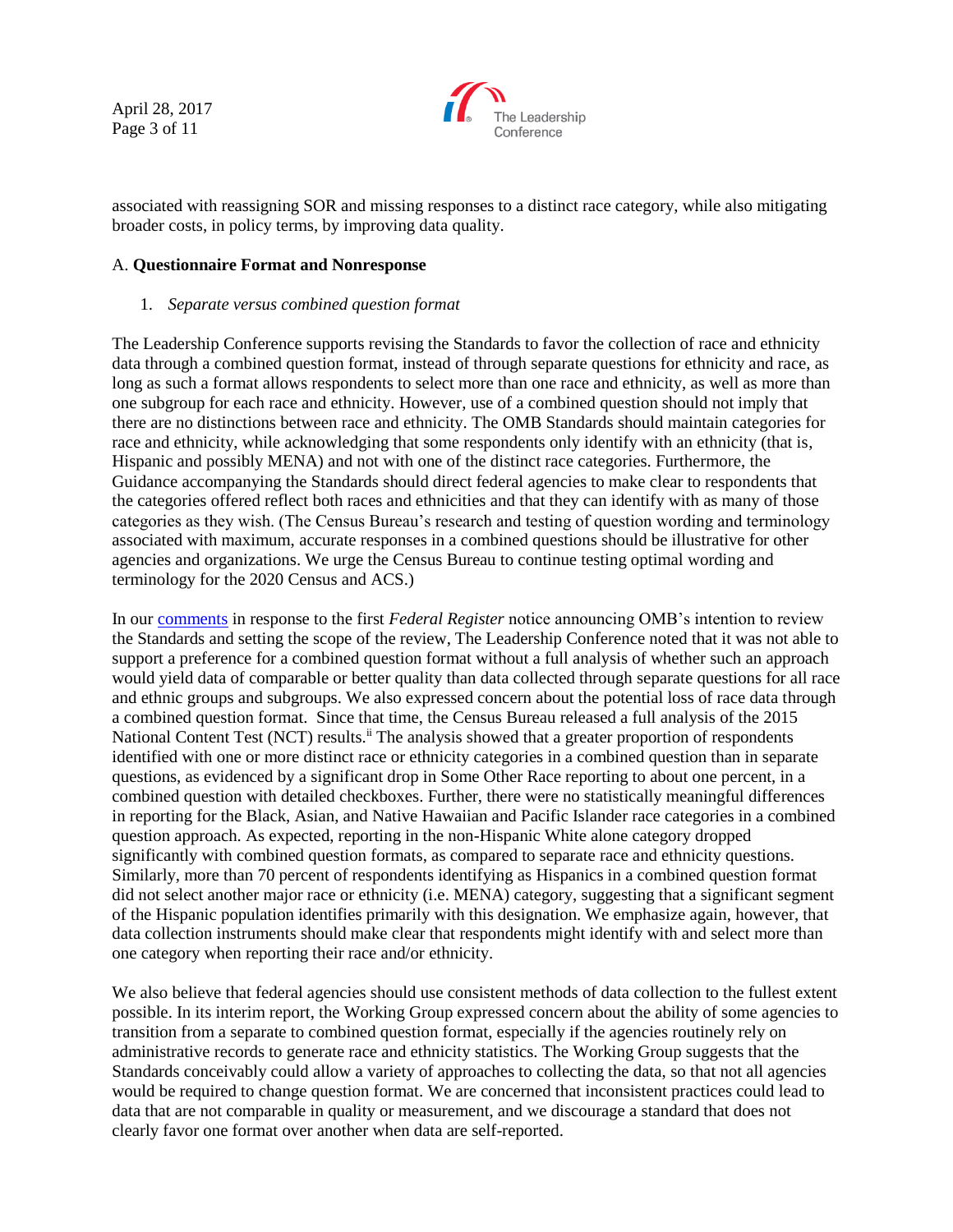April 28, 2017 Page 4 of 11



### 2. *Factors to consider in relation to information quality*

All federal race and ethnicity data collection activities are important and even vital to monitoring and enforcing civil rights laws and advancing equality of access and opportunity for all Americans. We also recognize that many agencies rely on a range of data "building blocks" — including federal, state, and even local administrative records, and data generated by businesses and organizations — to meet their obligations under civil rights and other laws, or simply to better understand their own practices and to advance diversity goals and parity in outcomes. Many of the policy revisions under consideration will, directly or indirectly, affect the way those institutions maintain and collect race and ethnicity data.

Nevertheless, we believe the quality of data collected in the decennial census is of paramount importance for several reasons, and that data collection and reporting Standards that help ensure the highest quality census data should be given significant, if not primary, weight.

- o First, the census provides a benchmark for all other statistical data the federal government and many other public and private entities collect. Census data provide a frame for surveys and are used to weight data produced through a variety of methods, including surveys and the compilation of administrative data. Given the foundational nature of census data, OMB should give significant weight to statistical protocols and practices that allow the decennial census to gather the highest quality and most comprehensive information about race and ethnicity possible.
- o Second, the decennial census is a constitutionally required statistical undertaking, conducted for the purpose of implementing a democratic system of governance based on "we, the people" that is, the population. Census data are the basis for congressional apportionment and for the guarantee of equal representation in the redistricting process at all levels of government under the Fourteenth Amendment. The government seeks to uphold that constitutional right through the Voting Rights Act of 1965, as amended; accurate, detailed race and ethnicity data for small geographic areas are essential tools for enforcing the provisions of the VRA.
- o Third, the census is the only statistical activity that reaches every person and every household in the nation. Thus, it is the only opportunity to measure and truly understand the full depth of racial and ethnic diversity in the country, providing a framework for all other data collection, as well as important context for policy debates and decision-making that bear on constitutional rights and also seek to improve the well-being and future of Americans in all of the nation's communities.
- o Finally, the census and related planning activities can serve as important laboratories for collection methodologies and statistical policy approaches that will benefit and inform the work of other federal agencies that collect race and ethnicity data.

Undoubtedly, compliance with a new set of Standards will be more difficult, time-consuming, and/or costly for some entities than others. Feasibility of implementation is important, but we also must recognize that there always will be some resistance and barriers to change. Inconsistency in data collection protocols and data products, and gaps in the availability of comprehensive race and ethnicity data, already exists. Ensuring that the Standards for maintaining, collecting, and presenting these data promote scientifically rigorous measurement of emerging demographic and social changes must be a paramount consideration as OMB finalizes revisions to the Standards.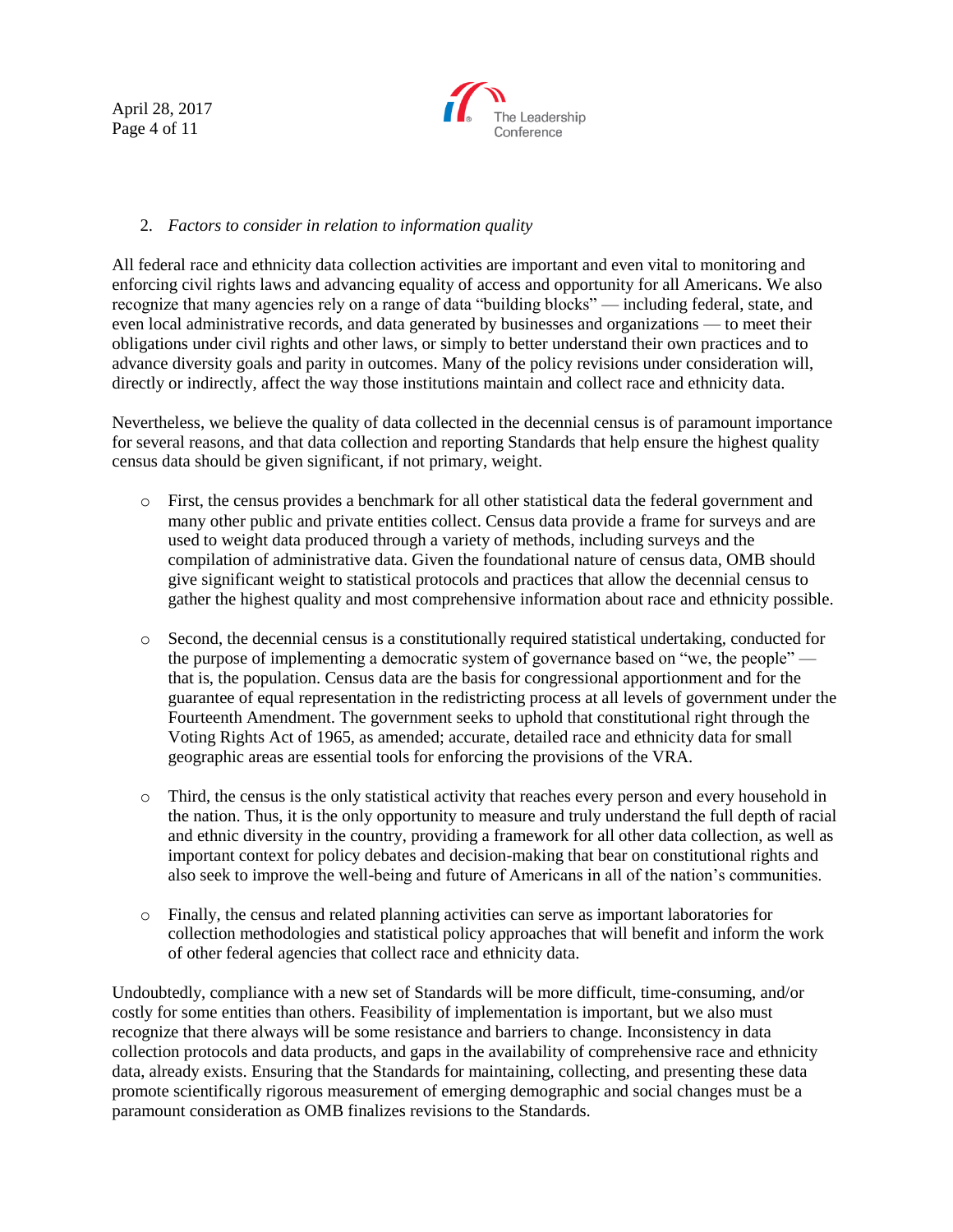April 28, 2017 Page 5 of 11



# B. **Classification of Middle Eastern or North African Race/Ethnicity**

The Leadership Conference supports the addition of a new ethnic category for persons of Middle Eastern and North African (MENA) origin that is geographically based and separate from the White or Caucasian category. We further urge OMB to include MENA as a minimum reporting category for all purposes for which federal agencies collect and publish race and ethnicity data, as long as the data are statistically reliable and can be reported in compliance with data confidentiality standards. We urge OMB to work closely with advocates for all relevant communities to achieve a consensus on (1) the nationalities and transnational groups that should be included in the definition of a MENA category; (2) a determination on whether MENA should be considered a race or ethnicity; and (3) effective instructions to respondents to promote reporting in this category among all persons of MENA origin, whether native or foreign born.

Evaluation of the Census Bureau's 2015NCT showed that when the Census Bureau offered a distinct MENA category in a combined race and ethnicity question, a significant percentage of respondents (79 percent) identifying with MENA origins selected that category. At the same time, reporting of detailed MENA responses in the other major categories declined significantly. Not surprisingly, the drop was most notable in the White category, where the percent of responses by people identifying with a detailed MENA origin fell from 85.5 percent when no distinct MENA category was offered, to 20 percent when a MENA checkbox was included in a combined question.

These results clearly indicate that respondents of MENA origin or ancestry overwhelmingly do not view themselves as "White" (or, since multiple responses are allowed, only White), which the current Standards contemplate. Because the Standards favor self-identification in race and ethnicity reporting whenever feasible, it is important that the categories that define our country's racial and ethnic composition reflect the way people see themselves to the best extent possible. This principle becomes more important when the ethnicities in question are associated with discrimination or are singled out in public policy for heightened scrutiny.

In fact, it is essential to have an accurate portrait of communities that have been targets of racial or ethnic discrimination and hate crimes, and that often do not have equal access to social and economic institutions and activities. The first step toward addressing issues of inequality — whether in access to health care, job and contracting opportunities, lending, and affordable housing, in interactions with law enforcement, or in acceptance by the public generally — is to understand objectively the nature and scope of the challenges. To this end, we cannot know what we do not measure accurately. Collecting data that clearly and fully identifies Americans of MENA origin will help government, civic, faith, and private sector leaders meet the needs of these communities and ensure equality of opportunity in all aspects of American society.

### C. **Additional Minimum Reporting Categories**

We believe the Standards should state more clearly and directly that the major race and ethnicity categories represent the *minimum* reporting categories agencies must use if they collect this information through self-reporting methods. Furthermore, recognizing that the "U.S. population has continued to become more racially and ethnically diverse,<sup>"iii</sup> we believe OMB should *require*, rather than simply *encourage*, agencies to collect and report more detailed data whenever possible.

Within the primary race and ethnicity categories, people of different origins (or subgroups) often have vastly different experiences and outcomes, as evidenced by key socio-economic indicators published for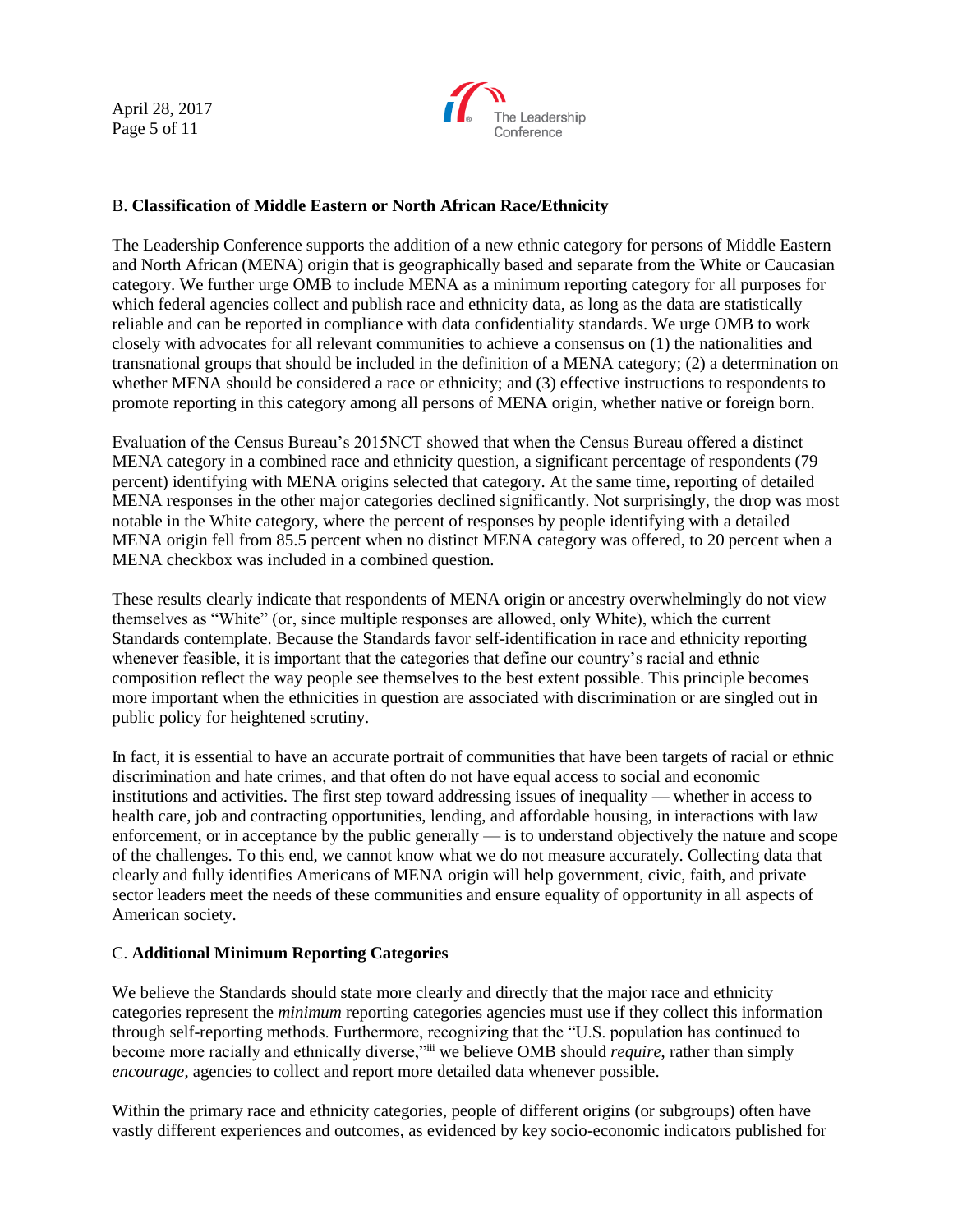April 28, 2017 Page 6 of 11



detailed subgroups, including data on educational attainment, incidence of disease and access to health care, employment, income, and other important measures of well-being. Identifying and understanding these differences allows policymakers and civic leaders to fashion remedies for disparate outcomes that address root causes and factors, such as immigration status, language barriers, cultural behaviors, and geographic isolation. Collecting and reporting data only on broader race or ethnicity categories masks important differences within these population groups and hinders efforts to improve circumstances for all Americans.

The current Standards suggest that agencies are *permitted* to collect more detailed information, but many federal agencies have not taken steps to do so. Without a stronger statement of federal goals such a requirement would represent, we are unlikely to see improvement in the scope of information available for important policy and programmatic purposes. The Standards should establish a preference for collection of subgroup, or disaggregated, data whenever feasible and require agencies to seek an exception to this directive and explain their rationale based on methodological, operational, or cost barriers.

Our support for stronger guidelines on the collection of detailed race and ethnicity data is compatible with a possible change in preferred question format for collecting these data, from separate questions for race and ethnicity, to a combined question format. The 2015 NCT results demonstrated that using a combined question format with checkboxes that allow respondents to identify a subgroup easily yielded a level of detailed reporting comparable to or better than similar reporting when separate race and ethnicity questions are used.

With respect to setting minimum categories for the collection of detailed data, the Standards should recognize that the composition of the population continues to change overall and that the prevalence of certain races, national origins or ethnicities in some geographic areas but not others requires flexibility in determining the most useful combination of subgroups for which agencies might collect data, depending on the size and scope of the collection activity. We urge OMB to consult with representatives for each population group to determine whether the Standards should specify which subgroups require the collection of more detailed data, whenever feasible. As a general matter, we believe the Standards should recognize that the composition of the population will continue to change and that periodic review of the collection of detailed data is warranted.

We do not believe that requiring the collection of detailed race and ethnicity data would impose an additional response burden on the public. Respondents are free to identify with as few or as many race and ethnicity categories as they wish, and many will welcome the opportunity to choose either a specific national origin or ethnicity or more than one category. Some respondents, in fact, may not identify strongly with a major race or ethnicity category (such as Asian or Hispanic), but might instead "see" themselves more clearly as a member of a subgroup (such as Chinese or Mexican).

### D. **Relevance of Terminology**

1. *Adding South or Central American subgroups to the description of the American Indian or Alaska Native (AIAN) category*

The Leadership Conference notes that advocates for AIAN communities and South and Central American persons in the United States have, for some time, urged OMB to research and address the most appropriate way to classify indigenous persons, in order to preserve and improve the quality of data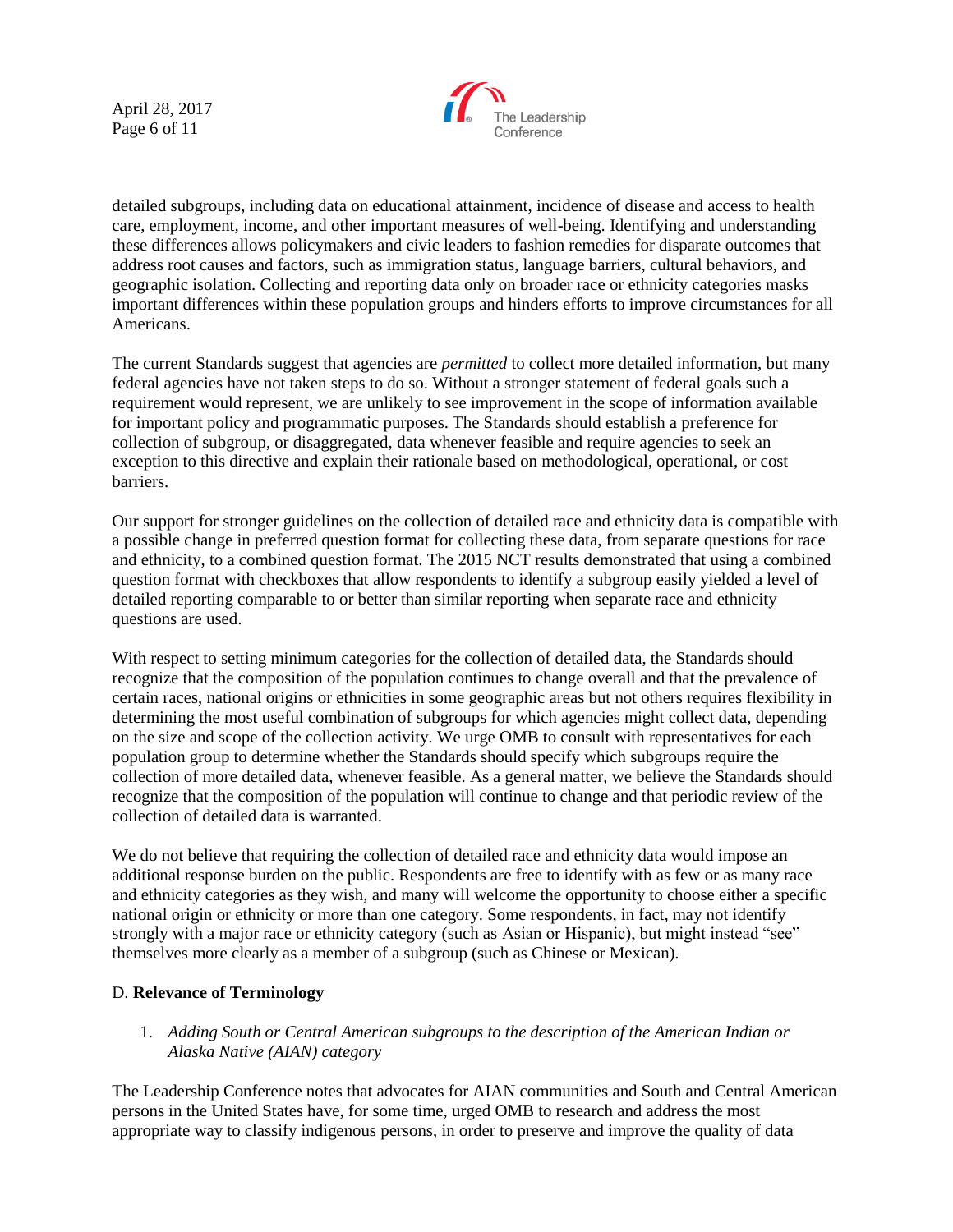April 28, 2017 Page 7 of 11



collected on American Indians and Alaska Natives, while recognizing the need to measure other indigenous population groups accurately. We hope that OMB will take seriously the Interagency Working Group's recommendation for further study of ways to encourage better reporting of South and Central American subgroups, and we urge OMB to pursue that research, in consultation with the affected communities, in a timely way.

# 2. *Removal of the terms "Negro" and "Far East"*

The Leadership Conference agrees with the Working Group proposals to remove the terms "Negro" and "Far East" from the Standards; the changes are, in fact, long overdue. Both terms are outdated and rarely used in current public discourse. The terms also are offensive to some people in these communities. We note that The Leadership Conference joined the National Urban League and the National Coalition on Black Civic Participation in issuing a statement at the start of the 2010 Census, urging the Census Bureau to drop the term "Negro" in the race question in all future data collection activities.

## 3. *Continued relevance, and definition of, "principal minority race" in reporting data*

The Leadership Conference recognizes the historical significance of designating Black or African Americans as a "principal minority race" for the purpose of presenting data on race and ethnicity. African Americans have been the targets of individual and systemic discrimination and violence since before the nation's founding, and this discrimination was embedded in the Constitution, creating a legacy of inequality that the nation still struggles to address effectively.

We note, however, that since OMB first promulgated standards on the classification of race and ethnicity (for statistical purposes) 40 years ago, and even since OMB last revised the Standards in a significant way 20 years ago, the U.S. has experienced enormous demographic change, which itself has contributed to an alarming increase in racial and ethnic discrimination and hate crimes against people of color. Persons of Hispanic origin now comprise the second largest race or ethnic population group in the country (nearly one-fifth of the population). Asian Americans are now the fastest growing race group, with 43 percent growth between the 2000 and 2010 Censuses. The Native Hawaiian and Pacific Islander (NHPI) population grew three times faster than the U.S. population as a whole during that decade. Hispanic origin, Asian, and NHPI status often makes these populations vulnerable to discrimination and violence based on perceived immigration status, which regrettably is on the rise. In addition, the American Indian and Alaska Native population continues to urbanize at a fast pace (30 percent growth from 2000 to  $2010$ , <sup>iv</sup> increasing their proportion of the population base in some communities.

Given these trends, the term "minority" as a descriptor of all race or ethnicity categories other than White is no longer accurate or relevant in a growing number of states and localities where non-White race or ethnicities — individually, collectively, or in some combination — comprise a majority of the population. Equally pertinent, some people believe that the term "minority" implies a less important or less equal status of persons within a non-White race or ethnicity category.

Accordingly, we urge OMB to revise the Standards to favor more clearly the presentation of data for *all*  standard (major) race and ethnicity categories whenever statistically possible. We believe the designation of an "All Other Races" category is no longer appropriate, as it renders many people "invisible" for important policy and programmatic purposes. Instead, the Standards should direct agencies that are unable to report data for specific race or ethnicity categories due to unacceptable quality or statistical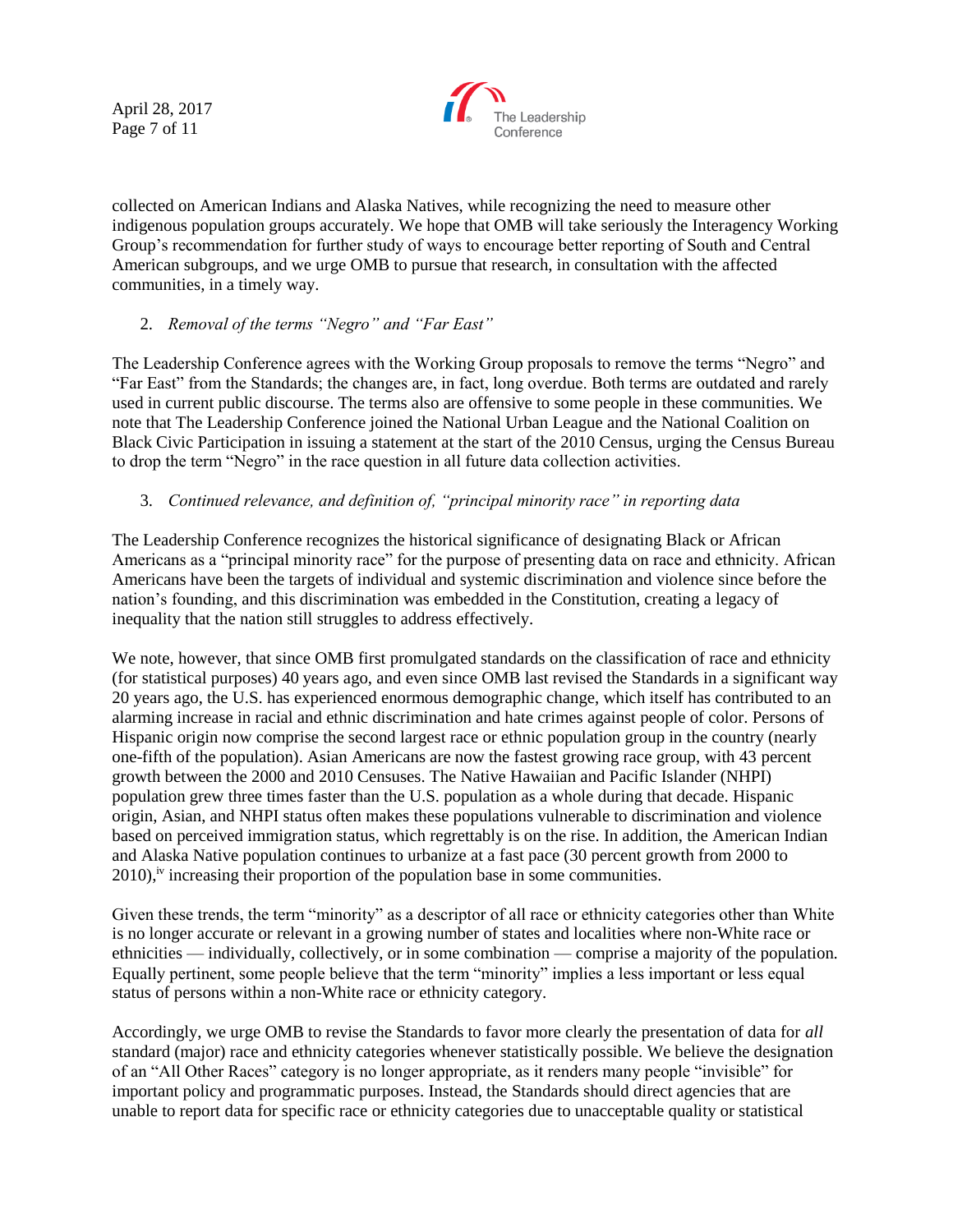April 28, 2017 Page 8 of 11



reliability, confidentiality concerns, or absence of legal requirements, to note clearly (with the use of an asterisk or footnote, for example) the reason(s) why data are not included for those groups.

## **II. Topics for Additional Consideration**

### **A. Guidance for Comparing Data Over Time**

The Leadership Conference respectfully urges OMB to develop clear guidance for federal agencies and all other data users on scientifically sound, consistent protocols for comparing race and ethnicity data across time and categories. Implementation, monitoring, and enforcement of many civil rights laws, in particular, require analysis of racial and ethnic trends with respect to access and opportunity. As it did after revising the Standards in 1997, OMB should work with a wide range of stakeholders — but especially those involved in implementation, enforcement, and monitoring of civil rights laws, as well as with the redistricting process — to develop guidance for tabulation and "bridging" between data collected under different versions of the Standards.

"Bridging" data collected under the current Standards and, in the future, under revised Standards (if OMB chooses to update the Standards) will be particularly challenging not only because the Standards might include a new reporting category (i.e. MENA), but also because federal agencies might collect race and ethnicity data through a combined question that does not distinguish between these concepts and does not require the respondent to select both a race and ethnicity. Nevertheless, OMB must ensure that data collected in accordance with the Standards will be useful in carrying out laws and programs, especially in the civil rights arena. The data must allow agencies to monitor compliance with civil rights laws, which in many cases requires comparisons of past practices with current ones, as well as the establishment of benchmarks and identification of statistically significant changes in the data.

### **B**. **Process for Promulgating Final Standards**

Finally, we want to express our concern about OMB's intention not to seek further public comments on the final Standards it plans to issue later this year. We are mindful of the depth and scope of difficult issues OMB and the Working Group must evaluate and resolve before finalizing any revisions to the Standards, as well as the Census Bureau's immutable timetable for 2018 End-to-End Census Test preparation and submission of 2020 Census and ACS questions to Congress by April 1, 2018. We also appreciate OMB's earlier decision to modify its initial schedule for review and revision of the Standards, to allow for full public vetting of the 2015 NCT results and subsequent opportunity for thoughtful public comment on proposed changes to the way federal agencies collect and report race and ethnicity data.

However, the Interagency Working Group's Interim Report on review of the Standards, as well as OMB's *Federal Register* notice, make it clear that both entities must address and resolve many complex issues, and weigh many factors, before making final decisions on modifications to this statistical policy. The significance of the policy to the implementation and enforcement of civil rights laws, which themselves are designed to uphold important constitutional rights, makes broad public acceptance of the final Standards vital. Therefore, we strongly urge OMB to provide an opportunity for comment on proposed revisions to the Standards before the updated policy is finalized.

Further, we hope that OMB will continue to reach out to stakeholders and data users in the interim months, as it considers feedback in response to the current Notice and works to resolve and develop feasible guidelines on several key, outstanding issues that will inform our understanding of the nation's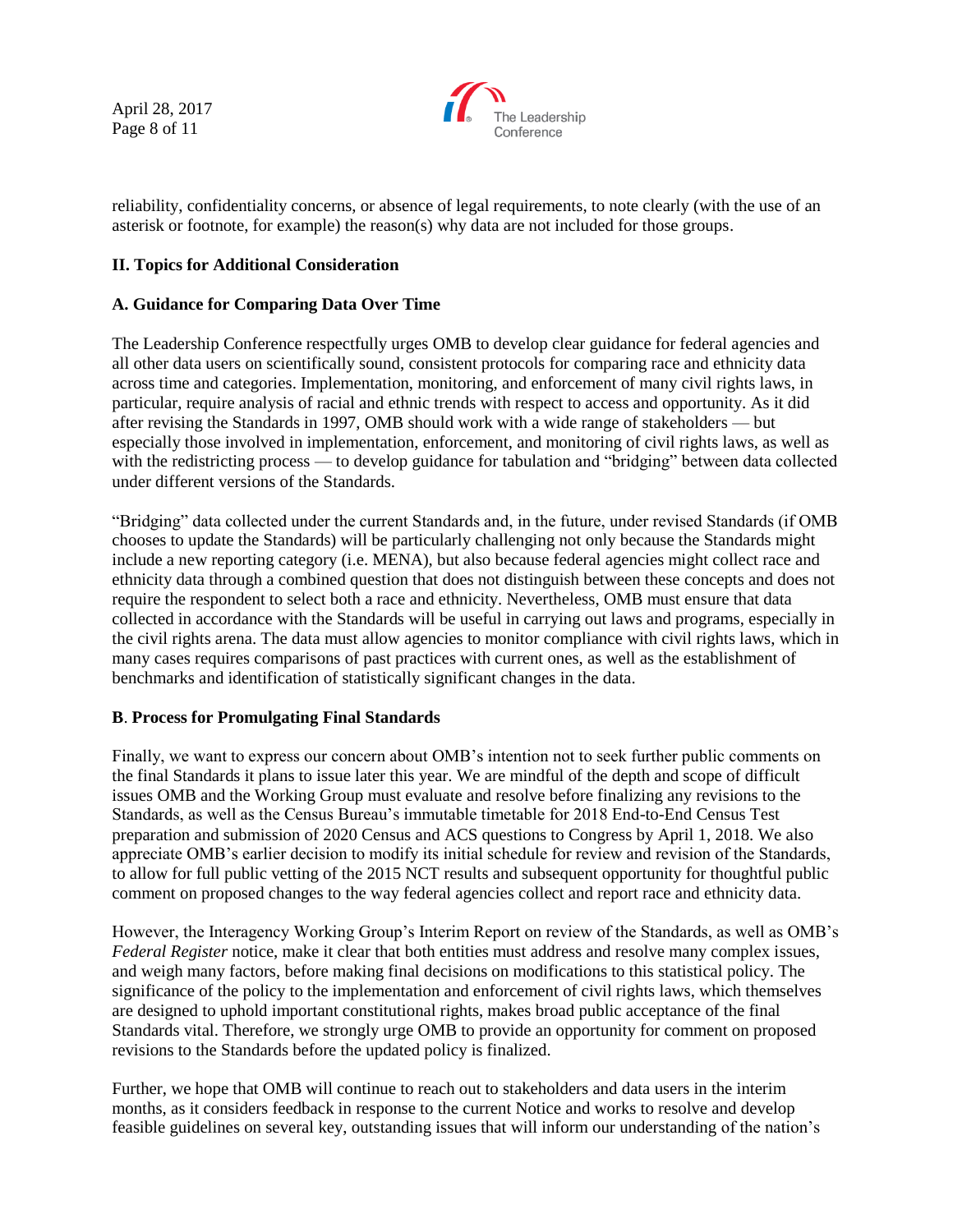April 28, 2017 Page 9 of 11



diverse and ever-changing population for many years to come. Those issues include the definition for a new MENA category (should OMB decide to add this category) and the extent to which federal agencies will be required to collect detailed data whenever feasible. Continued dialogue, as OMB reviews the comments submitted in response to the current Notice, will help OMB reach conclusions that have broad support from a wide range of stakeholders, including Congress, federal agencies, state and local civic leaders and institutions, civil rights advocates and experts, researchers, and business leaders.

We look forward to working with you and your colleagues in the coming months, to ensure that the voices of the civil and human rights community continue to be heard in this important, ongoing national conversation. If you have any questions about these comments, please contact Corrine Yu, Managing Policy Director, at 202-466-5670 or yu@civilrights.org.

Sincerely,

The Leadership Conference on Civil and Human Rights 9to5, National Association of Working Women AARP Advancement Project California Alliance for Strong Families and Communities American Anthropological Association American Association of University Women (AAUW) American Federation of State, County & Municipal Employees (AFSCME) American-Arab Anti-Discrimination Committee Asian & Pacific Islander American Health Forum Asian Americans Advancing Justice - AAJC Asian and Pacific Islander American Vote (APIAVote) ASPIRA Association Association of Asian Pacific Community Health Organizations (AAPCHO) The Center for Asian Pacific American Women Center for Law and Social Policy (CLASP) Demos Disability Rights Education & Defense Fund Equal Justice Society Equal Rights Advocates Families USA Family Equality Council GLSEN **HACU** Hispanic Association of Colleges and Universities Human Rights Advocates Human Rights Campaign Institute for Science and Human Values Justice in Aging Labor Council for Latin American Advancement Lambda Legal Laotian American National Alliance Latino Census Network LatinoJustice PRLDEF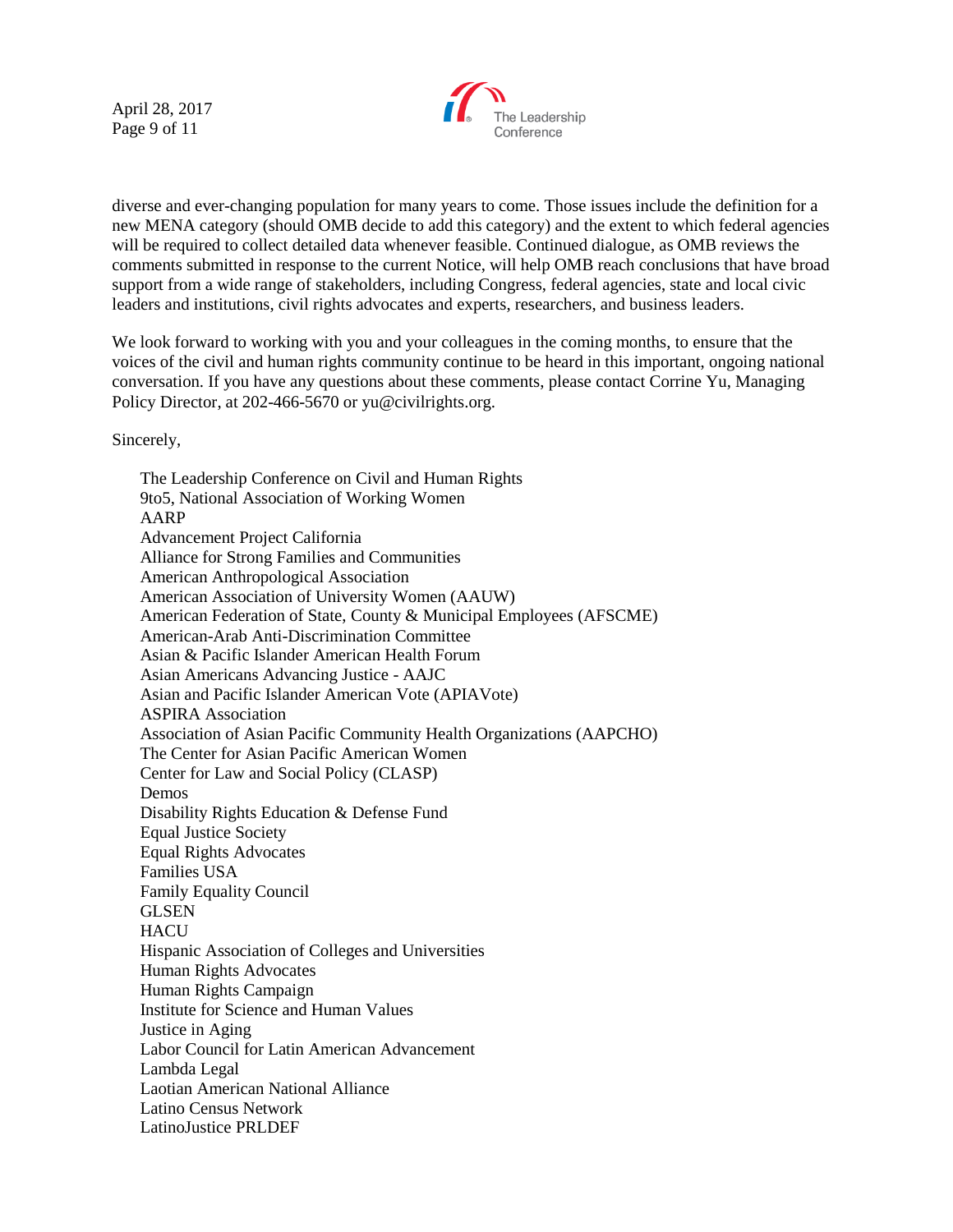April 28, 2017 Page 10 of 11



Lawyers' Committee for Civil Rights Under Law League of United Latin American Citizens League of Women Voters of the United States Legal Aid at Work **NAACP** NAACP Legal Defense and Educational Fund, Inc. NAPAFASA National Association of Latino Elected and Appointed Officials (NALEO) Educational Fund. National Association of Social Workers National Black Justice Coalition National Center for Lesbian Rights National Center for Transgender Equality National Coalition for Asian Pacific American Community Development National Congress of American Indians National Council of Asian Pacific Americans (NCAPA) National Council of Asian Pacific Islander Physicians National Council of Jewish Women National Council of La Raza National Education Association National Employment Lawyers Association National Health Law Program National Hispanic Media Coalition National Hispanic Medical Association National Immigration Law Center National Indian Education Association National Institute for Latino Policy (NiLP) National Latina Institute for Reproductive Health National LGBTQ Task Force National Network for Arab American Communities National Partnership for Women & Families National Women's Law Center NETWORK Lobby for Catholic Social Justice OCA - Asian Pacific American Advocates OCA Greater Houston Partnership for America's Children PICO California PolicyLink Pride at Work Prison Policy Initiative Project Vote TASH United Church of Christ, OC Inc. The Voter Participation Center Voto Latino Women's Intercultural Network Women's Voices Women Vote Action Fund YWCA USA